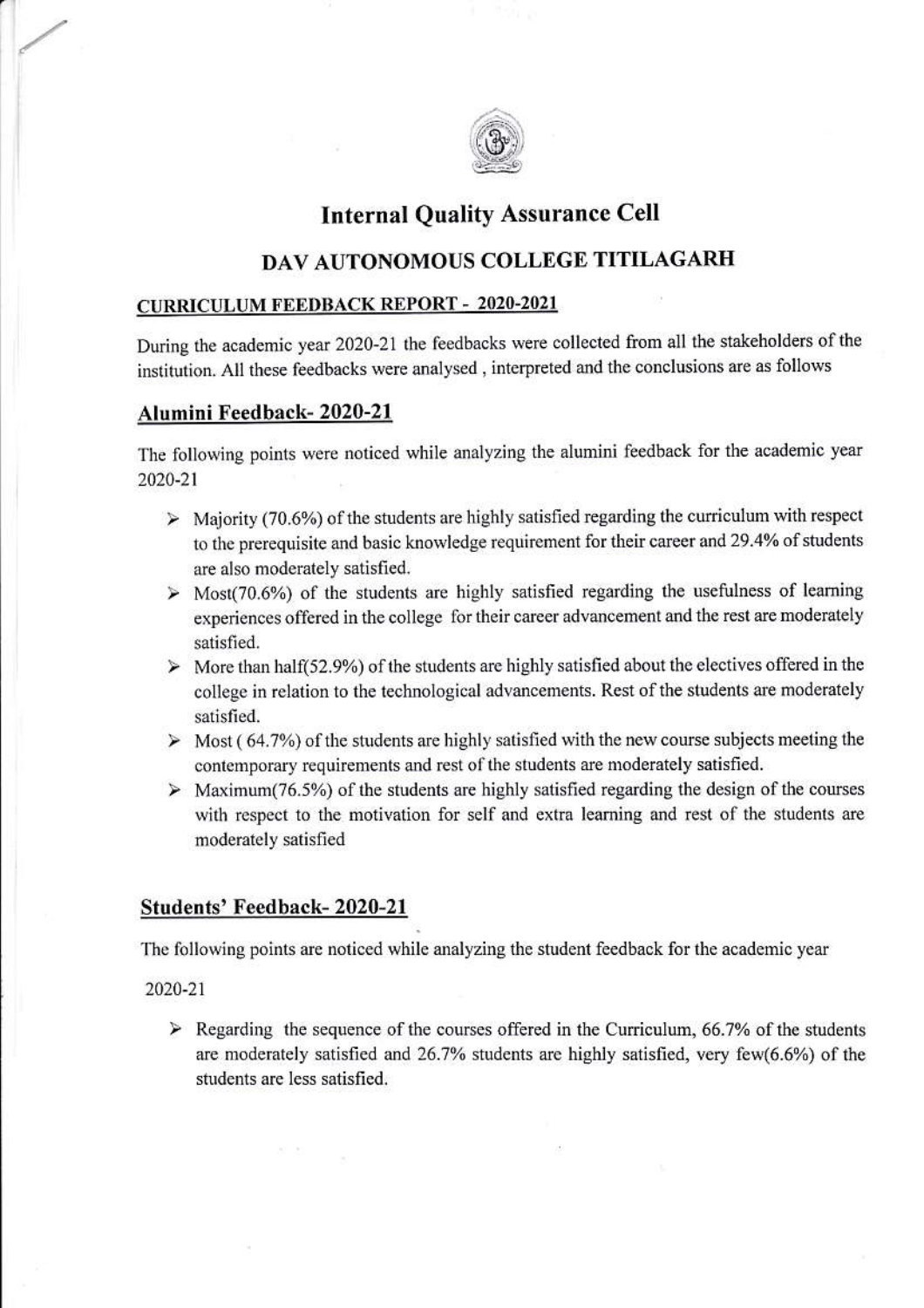- $\triangleright$  Majority (56.7%) of the students are moderately satisfied regarding the Size of Syllabus in terms of the work load on the student and 40% of the students were highly satisfied.
- $\geq$  Majority (73.3%) of the students are moderately satisfied with the objectives stated for each of the course and 20% of the students are highly satisfied and the rest 6.7% of the students are less satisfied.
- $\geq$  Many (43.3%) of the students are highly satisfied with the content of the course with reference to the motivation drawn for self and extra learning, 33.3% were moderately satisfied and rest of the students are less satisfied.
- $\triangleright$  Almost half (46.7%) of the students have moderately rated the electives offered in relation to the technological advancements and 30% have rated highly in favour of it. However 23.3% were less satisfied.
- $\triangleright$  Most (60%) of the students are moderately satisfied regarding the offered electives in terms of their relevance to specialized stream and 30% are highly satisfied and only 10% are less satisfied.
- > Almost equal number of students are highly satisfied (44.8%) and moderately satisfied(41.4%) regarding the online mode of teaching. However only 13.8% are less satisfied.
- $\geq$  Almost (67.7%) of the students have highly rated the online examination and 29% have moderately rated. Only 3.3% have rated low.
- $\geq$  24% of the students are highly satisfied with the books available in the library with reference to the syllabus and equal number (37.9%) of students are moderately satisfied and less satisfied.

## Teachers' Feedback-2020-21

The feedback collected from the teachers of the session 2020-21 opened up the following information

- $\triangleright$  Regarding the clarity and appropriateness of learning objectives to the program, 88.9% faculties are highly satisfied and the rest are moderately satisfied.
- $\triangleright$  Regarding the proper organization and suitability of the curriculum and syllabus, 86.1% of faculties are highly satisfied and the rest are moderately satisfied.
- $\geq 61.1\%$  of the faculties are highly satisfied regarding the suitability of the textbooks to the course, 33.3% are moderately satisfied and only 5.6% are less satisfied.
- $\triangleright$  Regarding the effectiveness of the system followed by the University for the design and developmentof curriculum, 72.2% of the faculties are highly satisfied and 25% are moderately satisfied and only 2.8% are less satisfied.
- $\triangleright$  About 69.4% of the faculties are highly satisfied with the provision to update curriculum from time to time and 25% are moderately satisfied and only 5.2% are less satisfied.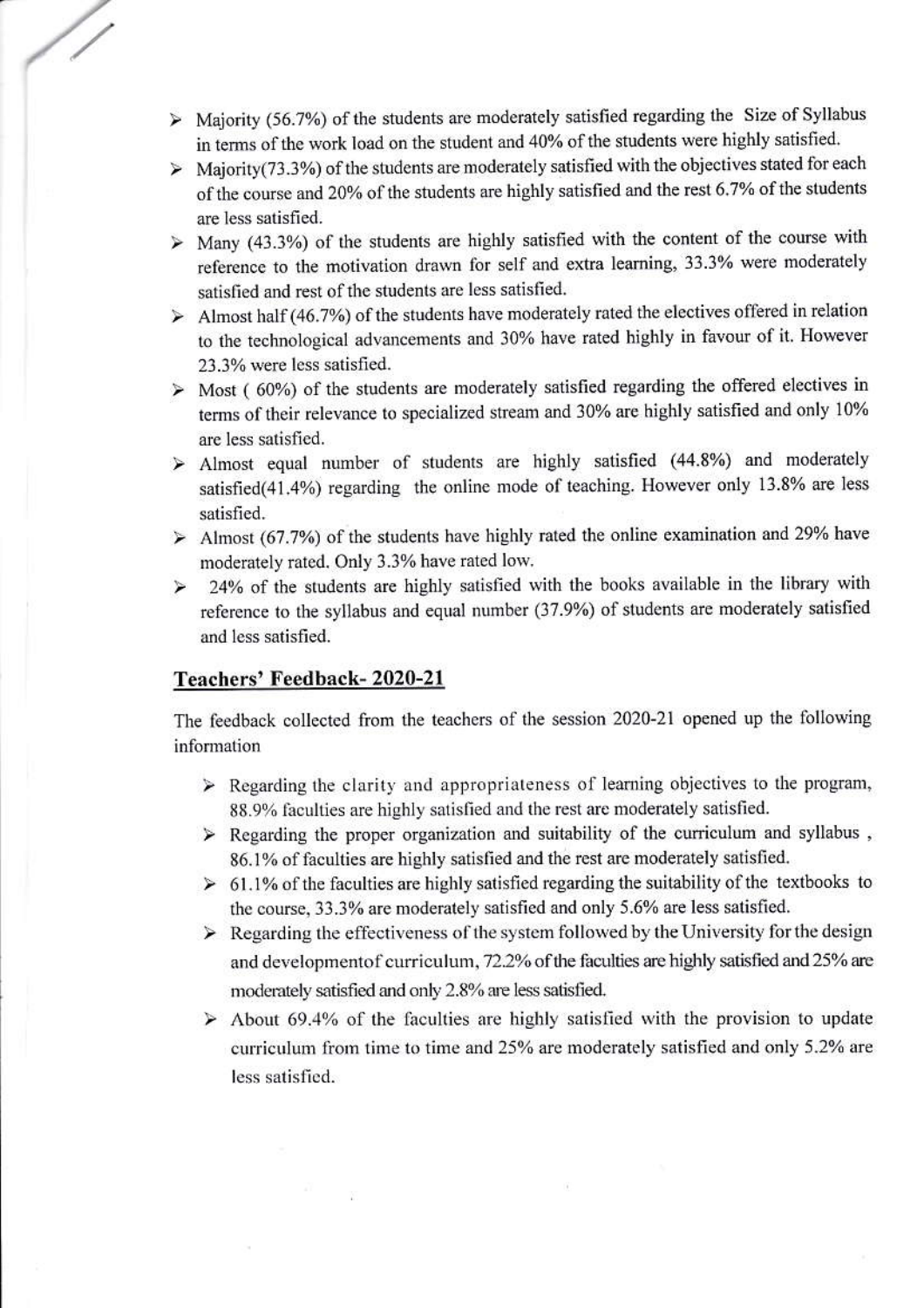- $\triangleright$  Majority(55.6%) of the faculties are pleased regarding the distribution of contact hours among the course components. And the rest are moderately satisfied.
- $\triangleright$  Most (63.9%) of the faculties are highly satisfied regarding the balance between theory and practical of the curriculum. And 30.6% are moderately satisfied.
- $\triangleright$  Most (69.4%) of the faculty members have highly rated the electives offered in relation to the technological advancements and rest are moderately satisfied.

## Employers' Feedback-2020-21

 $\mathbb{R}^2$ 

The employee feedback for the year 2020-21 opens up the following points-

- $\triangleright$  All the employers have the opinion that the performance of the student are highly satisfactory during interview.
- $\triangleright$  The subject knowledge of DAVians are impressive for the employers as 85.7% of them are highly satisfied with the student's in depth knowledge. Only 14.3% are moderately satisfied.
- $\geq$  Most (71.4%) of the employers unanimously agree that our students have good communication skill and equal number of employers (only 14.3%) are moderately and less satisfied.
- > Concerning the reasoning abilities of our students 57.1% of the employers are highly satisfied and 42.9% are moderately satisfied.
- $\triangleright$  Most(71.4%) of the employers have highly rated the technical skills achieved by our students. However 28.6% of the employers are moderately satisfied.
- $\triangleright$  All the employers agree upon the fact that our students are humble and curious and open to learning new things of day to day life.
- > Equal number of employers are highly as well as moderately satisfied regarding the leadership skills of our students. Only 14.3% of them are less satisfied.
- $\triangleright$  Most(71.4%) of the employers are highly pleased regarding the confidence level and initiative skills of our students. Only 28.1% are moderately pleased regarding this.
- $\triangleright$  Majority (71.4%) of the employers are pleased with the overall attitude of the students and 28.6% of the employers are moderately satisfied.
- > Regarding the overall satisfaction with the DAV students, all the employers are highly impressed.